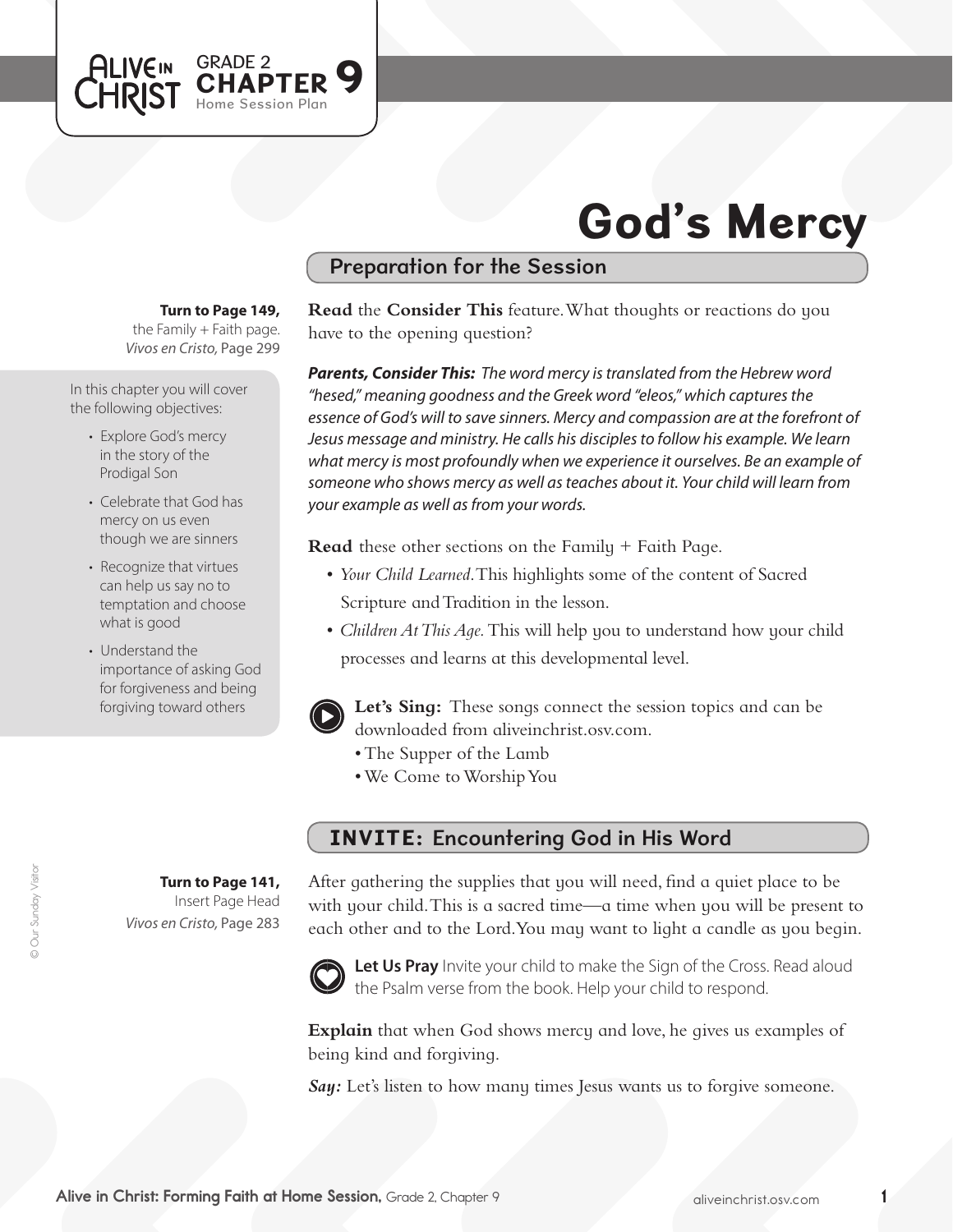**Guide** your child through the Preparing for God's Word Ritual you learned in the Introduction Session or play Track 1 of the Songs of Scripture CD.

- Proclaim God's Word in the Parchment Paper box on the page.
- Maintain several moments of silence.
- Ask: What did you hear God say to you today?

**Invite** your child to respond and also share what you heard.

Now, look at the *What Do You Wonder?* box.

Sau: Jesus tells us what we need to forgive each other often and always.

**Invite** your child to respond to the questions. Ask what else they might wonder about God's life and love and how he shares them with us.

## DISCOVER: Learning God's Truth

**Have** your child silently read the opening question and paragraph.

**Tell** your child to listen to the Scripture story about a loving father.



**Read** the first two paragraphs of the Scripture story.

Ask: How do you think the father felt when his son went away? (very sad) How do think the son felt? (embarrassed, ashamed)

**Have** your child look at the illustration on the page and talk about how it relates to the story.



**Read** aloud the rest of the Scripture story.

Ask: How do you think the younger son felt? (resentful, jealous)



**Do** the gold-star activity.

*Parents, Consider This: In the Scripture story of the Prodigal Son, the younger son in the story offended his father by asking for his inheritance. Then he squandered it on foolish and harmful things. He also offended his family by forsaking Israel, the land in which God had settled his Chosen People. Jesus knew that this story would powerfully show that God his Father is always willing to forgive sinners. All of us sin and it is the foundation of our faith to learn that God will forgive us. Reinforce this important message to your child every chance you get.*

**Read** and discuss the words **virtues**, **temptation**, and **mercy** and their definitions in the Catholic Faith Words box.

**Turn to Page 142,** Jesus Teaches Forgiveness *Vivos en Cristo,* Page 285

**Turn to Page 143,**  The Prodigal Son *Vivos en Cristo,* Page 287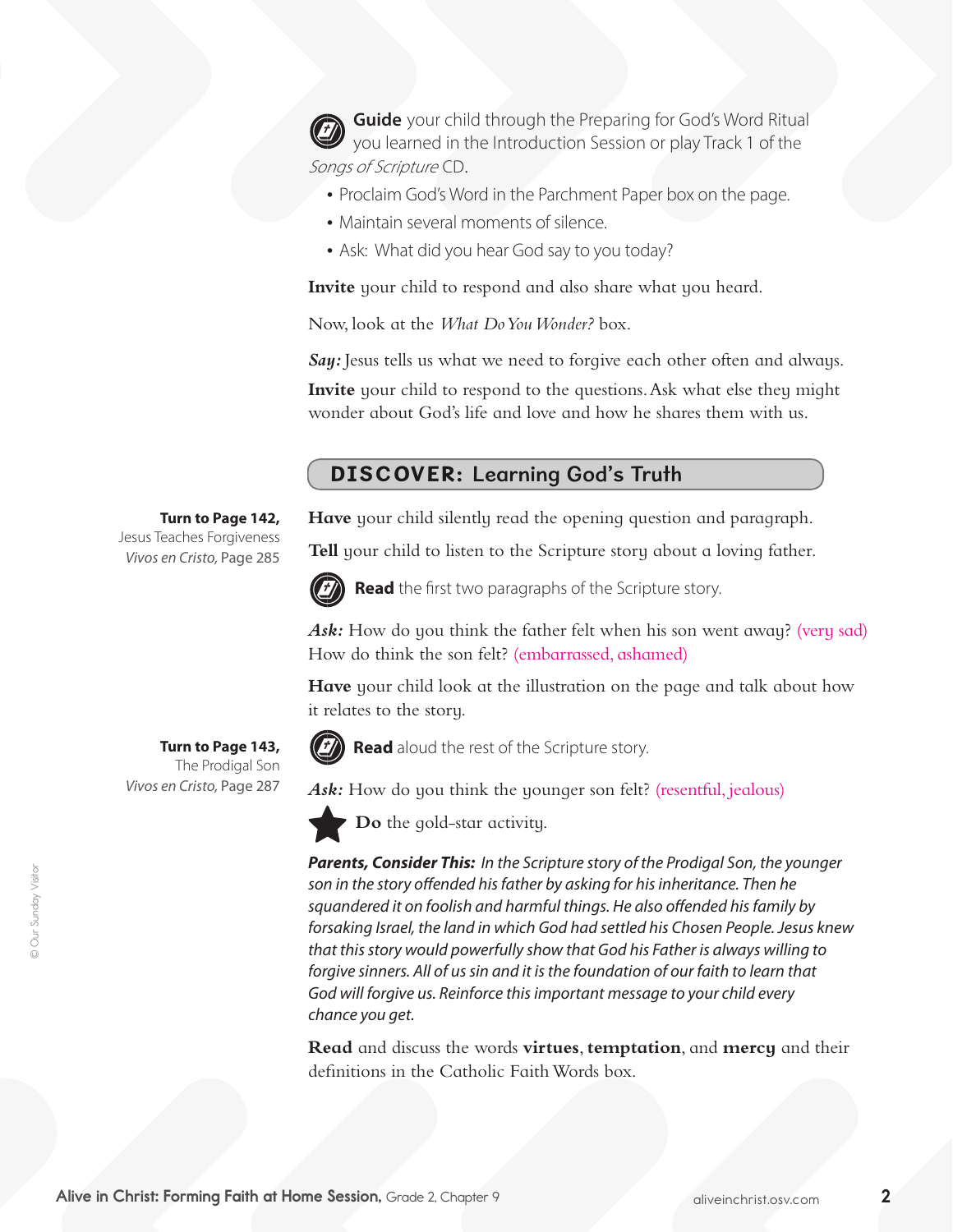**Have** your child complete the Share Your Faith activity.

**Turn to Page 144,** Forgive One Another *Vivos en Cristo,* Page 289

**Have** your child silently read the opening question and paragraphs under the "Forgive One Another" section. Ask your child to underline the sentences that tell what Jesus wants them to know about God. (God our Father always forgives us if we are truly sorry. Jesus wants us to forgive others in the same way the Father forgives us.)

**Discuss**, with your child, the concepts of love and mercy and how to show love and mercy to those who have hurt us.

**Read** aloud the story, "A New Model."

Ask: How would you change the scene?

**Do** the gold-star activity. Review your child's answers.

*Parents, Consider This: Help your child see that forgiveness is an important part of bringing peace, not only to relationships with family and friends, but also to the world. Remind your child to look for peaceful and non-violent resolutions to conflicts. Invite your child to be a mediator when siblings or friends quarrel. Help your child learn to listen without interrupting and be willing to compromise and look for solutions that benefit everyone.* 

**Turn to Page 145,** Putting Things Away *Vivos en Cristo,* Page 291

**Read** aloud the content under "Putting Things Away." Have your child underline the parts he or she would change.

**Read** aloud the content under "Jesus Asks Us to Forgive."

**Explain** that this means we are to forgive as we are forgiven by God. We should ask for forgiveness from those we have hurt and we should forgive those whom have hurt us. Remind your child that to forgive means to cancel, pardon, or absolve. Help your child to understand that to forgive someone means letting go of any anger or hurt by "canceling" those feelings.

**Have** your child complete the Connect Your Faith activity.

#### LIVE: Living Our Faith

**Turn to Page 146,**  Our Catholic Life *Vivos en Cristo,* Page 293

**Read** aloud the opening question and paragraphs.

Alive in Christ: Forming Faith at Home Session, Grade 2, Chapter 9 aliveinchrist.osv.com